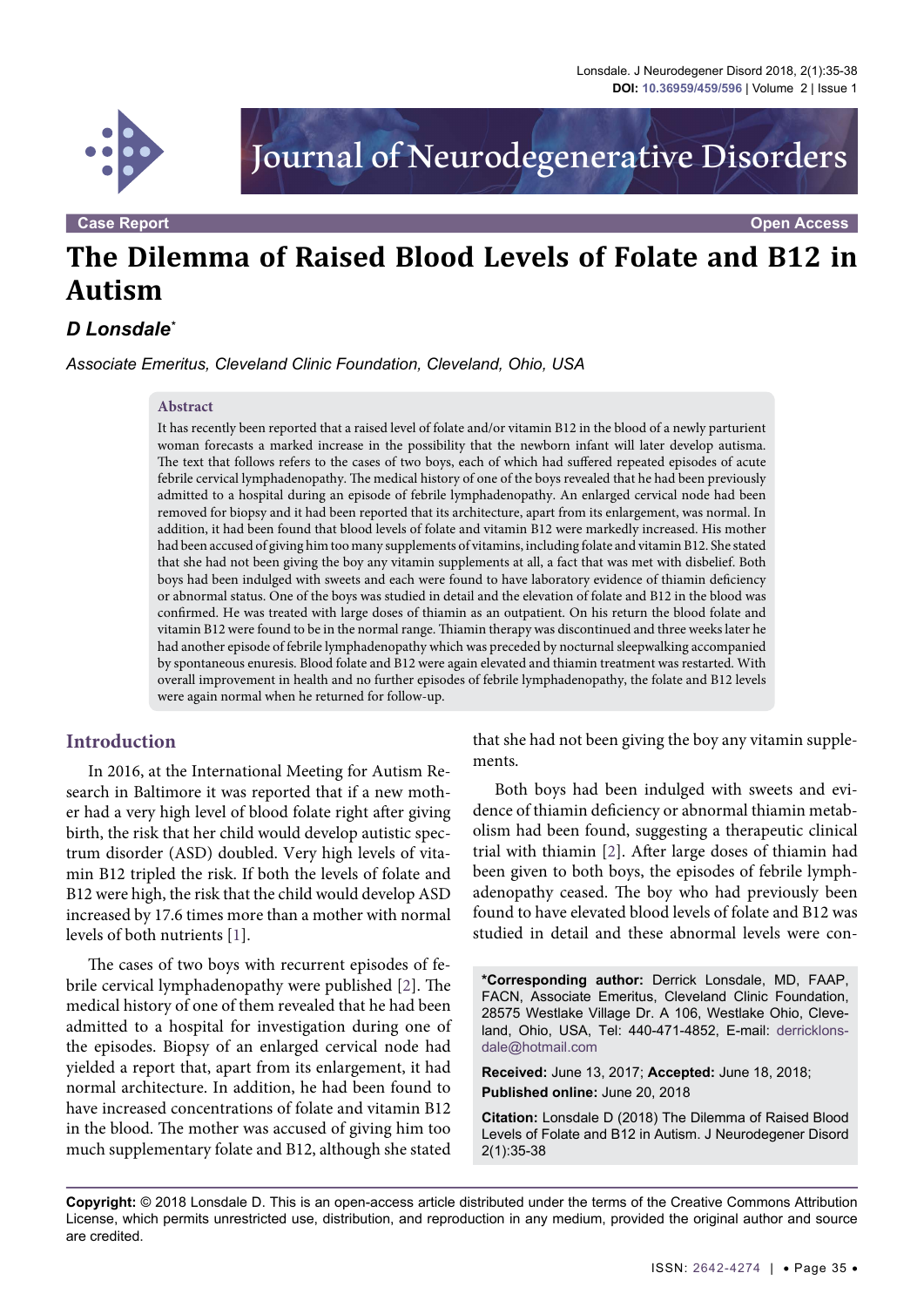firmed before thiamin therapy. They both decreased into the normal range after thiamin treatment. Thiamin treatment was discontinued and three weeks later, an episode of sleepwalking with spontaneous enuresis was followed by another episode of febrile lymphadenopathy. Blood levels of folate and vitamin B12 were again raised and thiamin was restarted. Within a few days the blood levels of the two vitamins were back in the normal range and the large nymph nodes in the neck disappeared [\[2\]](#page-2-1).

#### **Abnormal Thiamin Metabolism**

Thiamin deficiency has long been known to cause beriberi and the text that follows hypothesizes an explanation for why two boys expressed clinical thiamin deficiency as repeated episodes of febrile lymphadenopathy and its association with increased concentrations of folate and B12 in the blood [\[2\]](#page-2-1). One of the two boys had an abnormal erythrocyte transketolase thiamin pyrophosphate activity. The other boy who was studied in detail, had a substance in urine which had been reported to be related to thiamin triphosphate metabolism [[3](#page-2-9)].

#### **Increased Concentrations of Serum Folate and B12**

Thiamine deficiency has a major effect on ATP synthesis [[4\]](#page-2-10). Folate and B12 are both required in the energy consuming transmethylation pathway. It is hypothesized that they increase in the blood because they are both in their inactive form, or that there is a defect in the transmethylation pathway from energy insufficiency. All the biologic functions of folic acid are performed by tetrahydrofolate and other derivatives. Their biological availability depends upon dihydrofolate reductase (DHFR) action in liver. This action is unusually slow in humans, being less than 2% of that in rats, leading to the accumulation of unmetabolized folic acid [\[5\]](#page-2-11). It has been suggested that this low activity limits the conversion of fo-

**Wendy Klag Center for Autism and Developmental Disabilities:** The researchers found that 1 in 10 of the women had what is considered an excess amount of folate, while 6% had an excess amount of vitamin B12. Mothers who had very high blood levels of folate at delivery were twice as likely to have a child with autism compared to mothers with normal folate levels. Mothers with excessive B12 levels were 3 times as likely to have a child with autism. The risk was greatest among mothers who had excess levels of both folate and B12-their risk was over 17 times that of a mother with normal levels of both nutrients.

late acid into its biologically active form when folic acid is consumed in excess as a supplement. However, DHFR activity also requires reducing equivalents, supplied by the hexose monophosphate shunt, which is dependent upon thiamine-dependent transketolase [\[6\]](#page-2-2). Autism has been called a redox/methylation disorder [[7](#page-2-3)]. Treatments that could address redox metabolism abnormalities include methylcobalamin, with and without folinic acid. Both open-label double-blind, placebo-controlled studies have reported improvement in ASD symptoms with tetrahydrobiopterin [[8](#page-2-4)]. Serum vitamin B12 levels were determined in a group of 51 parturients, in their newborn infants and the placentas. The infants had 2.3 times higher vitamin B12 levels than the mothers and the concentration of this vitamin in the intervillous space of the placenta was greater than that in the blood of both newborns and mothers. The relationship between folate and vitamin B12 concentrations in the maternal, fetal and placental sera was investigated. Higher serum folate concentrations were reported in the group of parturients who had received vitamin B12 supplementation during pregnancy, indicating the close metabolic interrelationship between B12 and folate [\[9\]](#page-2-5).

### **The Potential Relationship with Thiamin**

Kawasaki disease has been reported to occur with cervical lymphadenopathy as the sole initial presentation [[10](#page-2-6)]. A possible diagnosis of Kawasaki disease, progressing to biotin-responsive basal ganglia disease, arising from a mutation in the SLC 19 A3 gene encoding the human thiamine transporter 2 protein has also been reported [[11](#page-2-7)]. Neurologic and hematologic abnormalities are common in HIV-infected children. Folate and B12 levels were abstracted from the medical records of 103 HIV infected children. All of them had serum folate or B12 levels within or above the normal range. Children with elevated B12 were significantly more likely to be younger and have higher mean folate levels compared with children who had a normal serum B12. None of the patients had been taking multivitamins or manifested clinical evidence of gastrointestinal malabsorption [[12](#page-2-8)]. Thiamine deficiency was found in nine of 39 patients with AIDS or AIDS-related complex [[13\]](#page-3-0).

Thiamin and related metabolite status was studied in the plasma and urine of autistic children and compared with healthy controls. Plasma thiamin and thiamin monophosphate concentrations were similar in both study groups, but thiamin pyrophosphate was decreased by 24% in autistic children. Plasma protein dityrosine content was increased 88% while other oxidative markers were unchanged [[14](#page-3-1)]. Dityrosine (3,3-bityrosine) was identified as the cross-link in oxidized proteins [\[15\]](#page-3-2). Autistic spectrum disorder (ASD) is marked by a complex interaction between environmental factors and genetic

a Daniele F Fallin and her group reported in 2013 that if a new mother has a very high level of folate right after giving birthmore than four times what is considered adequate-the risk that her child will develop a condition on the autism spectrum doubles. Very high vitamin B12 levels in new moms are also potentially harmful, tripling the risk that her offspring will develop an autism spectrum disorder. If both levels are extremely high, the risk that a child develops the condition increases 17.6 times.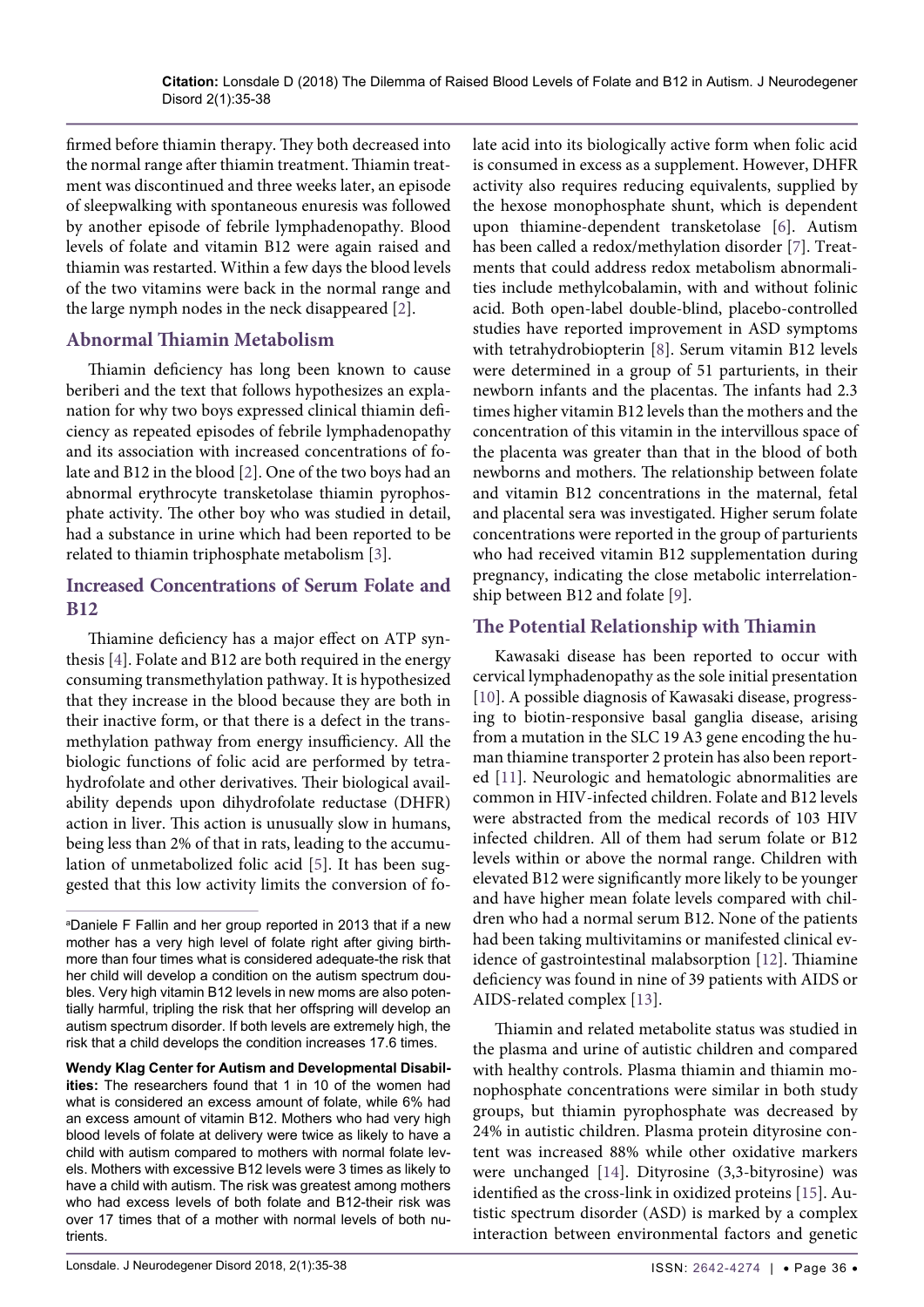predisposition. Evidence for thiamin homeostasis, heavy metal deposition and cellular immunity all have a role [\[16\]](#page-3-6).

#### **The Potential Role of Malnutrition in Autism**

Autism rates in the United States are reported to be increasing at a rate of 15% per year. This surely indicates common environmental factors, including malnutrition. A study of the Women, Infants, and Children (WIC) program was published. Autism rates for each state were established and the percentage of infants participating in the WIC program for low-income families was calculated for each of the 50 states. The states with the highest WIC participation had significantly lower autism rates. Infants who were solely breasts-fed had diets that contained less thiamin, riboflavin and vitamin D than the minimal daily requirements, implicating maternal malnutrition [[17\]](#page-3-7).

An 11-year-old autistic boy was hospitalized with hepatomegaly and liver dysfunction as well as lactic acidosis. His diet had been severely limited and was deficient in multiple micronutrients, including thiamin and pyridoxine. Lactic acid decreased rapidly with administration of thiamin and status epilepticus was associated with low serum pyridoxine. This was also resolved by the administration of pyridoxine [\[18\]](#page-3-8). Brain damage in infantile autism may involve the same complex of brainstem nuclei that are damaged by alcohol abuse, thiamin deficiency, and asphyxia. They are metabolically the most active structures in the brain, making them vulnerable to many injurious factors. If this control is lost it may result in the defects of awareness and responsiveness seen in autistic children [[19](#page-3-9)]. Of parents of ASD children, 79% reported some concern regarding their feeding behavior compared to 64% of parents of typically developing children. A significantly greater proportion of ASD children failed to meet the estimated average requirement of thiamin, vitamin C, and copper [\[20\]](#page-3-10). An uncontrolled pilot study reported clinical benefit in 8 of 10 autistic children with thiamin tetrahydrofurfuryl disulfide (TTFD) [[21](#page-3-11)]. Due to genetic defects or illness some individuals require higher amounts of thiamin than are typically provided by the diet and TTFD treatment resulted in increased whole brain thiamin concentration in juvenile male DBA/2J mice [\[22\]](#page-3-12).

## **Conclusion**

Thiamin deficiency, caused by poor diet or by genetic abnormality, causes its effects by damaging energy metabolism. That is why beriberi has so many symptoms, none of which are pathognomonic. Its major effects are diverse and the brain and heart are major targets because of their high rate of metabolism. Furthermore, the hypo-

thalamic, autonomic, endocrine axis is peculiarly sensitive to thiamin deficiency. Thus, the expression of disease is variable and depends on the degree of deficiency and how long it has been present. It is the biochemical lesion that matters [\[23\]](#page-3-3). For example, it is becoming clear that diabetes is highly influenced by high-dose thiamin and its derivatives [[24](#page-3-4),[25](#page-3-5)]. Thus, a number of diseases, if not directly caused by, are influenced by thiamin deficiency that is likely to be missed without a high level of clinical insight.

We hypothesize that energy deficiency in these two boys invoked a strategic defense process in the form of febrile lymphadenopathy, initiated by the brain under the false impression of an attack by a microorganism. The energy deficiency affected the normal function of transmethylation, causing folate and vitamin B12 to accumulate. With restoration of adequate energy metabolism by the use of thiamin, the normal activity of transmethylation resumed.

#### **References**

- <span id="page-2-0"></span>1. [Desmon S \(2016\) Too much folate in pregnant women in](https://www.jhsph.edu/news/news-releases/2016/too-much-folate-in-pregnant-women-increases-risk-for-autism-study-suggests.html)[creases autism risk, study suggests.](https://www.jhsph.edu/news/news-releases/2016/too-much-folate-in-pregnant-women-increases-risk-for-autism-study-suggests.html)
- <span id="page-2-1"></span>2. [Lonsdale D \(1980\) Recurrent febrile lymphadenopathy](https://www.ncbi.nlm.nih.gov/pubmed/7438971)  [treated with large doses of vitamin B1: Report of two cases.](https://www.ncbi.nlm.nih.gov/pubmed/7438971)  [Dev Pharmacol Ther 1: 254-264.](https://www.ncbi.nlm.nih.gov/pubmed/7438971)
- <span id="page-2-9"></span>3. [Pincus JH, Cooper JR, Turner VL, et al. \(1979\) Urine test in](https://www.ncbi.nlm.nih.gov/pubmed/571998)  [SNE. Neurology 29: 424-425.](https://www.ncbi.nlm.nih.gov/pubmed/571998)
- <span id="page-2-10"></span>4. [Zangen A, Shainberg A \(1997\) Thiamine deficiency in car](https://www.ncbi.nlm.nih.gov/pubmed/9337073)[diac cells in culture. Biochem Pharmacol 54: 575-582.](https://www.ncbi.nlm.nih.gov/pubmed/9337073)
- <span id="page-2-11"></span>5. [Bailey SW, Ayling JE \(2009\) The extremely slow and vari](https://www.ncbi.nlm.nih.gov/pubmed/19706381)[able activity of dihydrofolate reductase in human liver and](https://www.ncbi.nlm.nih.gov/pubmed/19706381)  [its implication for high folic acid intake. Proc Natl Acad Sci](https://www.ncbi.nlm.nih.gov/pubmed/19706381)  [U S A 106: 15424-15429.](https://www.ncbi.nlm.nih.gov/pubmed/19706381)
- <span id="page-2-2"></span>6. [Schenk G, Duggleby RG, Nixon PF \(1998\) Properties and](https://www.ncbi.nlm.nih.gov/pubmed/9924800)  [functions of the thiamin diphosphate dependent enzyme](https://www.ncbi.nlm.nih.gov/pubmed/9924800)  [transketolase. Int J Biochem Cell Biol 30: 1297-1318.](https://www.ncbi.nlm.nih.gov/pubmed/9924800)
- <span id="page-2-3"></span>7. [Deth RC \(2013\) Autism: a redox/methyhlation disorder.](https://www.ncbi.nlm.nih.gov/pubmed/24416710)  [Glob Adv Health Med 2: 68-73.](https://www.ncbi.nlm.nih.gov/pubmed/24416710)
- <span id="page-2-4"></span>8. [Frye RE, Rossignol DA \(2014\) Treatments for biomedical](https://www.ncbi.nlm.nih.gov/pubmed/25019065)  [abnormalities associated with autistic spectrum disorder.](https://www.ncbi.nlm.nih.gov/pubmed/25019065)  [Front Pediatr 2: 66.](https://www.ncbi.nlm.nih.gov/pubmed/25019065)
- <span id="page-2-5"></span>9. [Giugliani ER, Jorge SM, Goncalves AL \(1985\) Serum vita](https://www.ncbi.nlm.nih.gov/pubmed/3969940)[min B12 levels in parturients, in the intervillous space of the](https://www.ncbi.nlm.nih.gov/pubmed/3969940)  [placenta and in full-term newborns and their interrelation](https://www.ncbi.nlm.nih.gov/pubmed/3969940)[ships with folate levels. Am J Clin Nutr 41: 330-335.](https://www.ncbi.nlm.nih.gov/pubmed/3969940)
- <span id="page-2-6"></span>10. [Jun WY, Ann YK, Kim JY, et al. \(2017\) Kawasaki disease](https://www.ncbi.nlm.nih.gov/pmc/articles/PMC5287172/)  [with fever and cervical lymphadenopathy as the sole initial](https://www.ncbi.nlm.nih.gov/pmc/articles/PMC5287172/)  [presentation. Korean Circ J 47: 107-114.](https://www.ncbi.nlm.nih.gov/pmc/articles/PMC5287172/)
- <span id="page-2-7"></span>11. [Kohrogi K, Imagawa E, Muto Y, et al. \(2015\) Biotin-respon](https://www.ncbi.nlm.nih.gov/pubmed/25876998)[sive basal ganglia disease: A case diagnosed by whole ex](https://www.ncbi.nlm.nih.gov/pubmed/25876998)[ome sequencing. J Hum Genet 60: 381-385.](https://www.ncbi.nlm.nih.gov/pubmed/25876998)
- <span id="page-2-8"></span>12. [Malik ZA, Abadi J, Sansary J, et al. \(2009\) Elevated levels](https://www.ncbi.nlm.nih.gov/pubmed/19114857)  [of vitamin B12 and folate in vertically infected children with](https://www.ncbi.nlm.nih.gov/pubmed/19114857)  [HIV-1. AIDS 23: 403-407.](https://www.ncbi.nlm.nih.gov/pubmed/19114857)